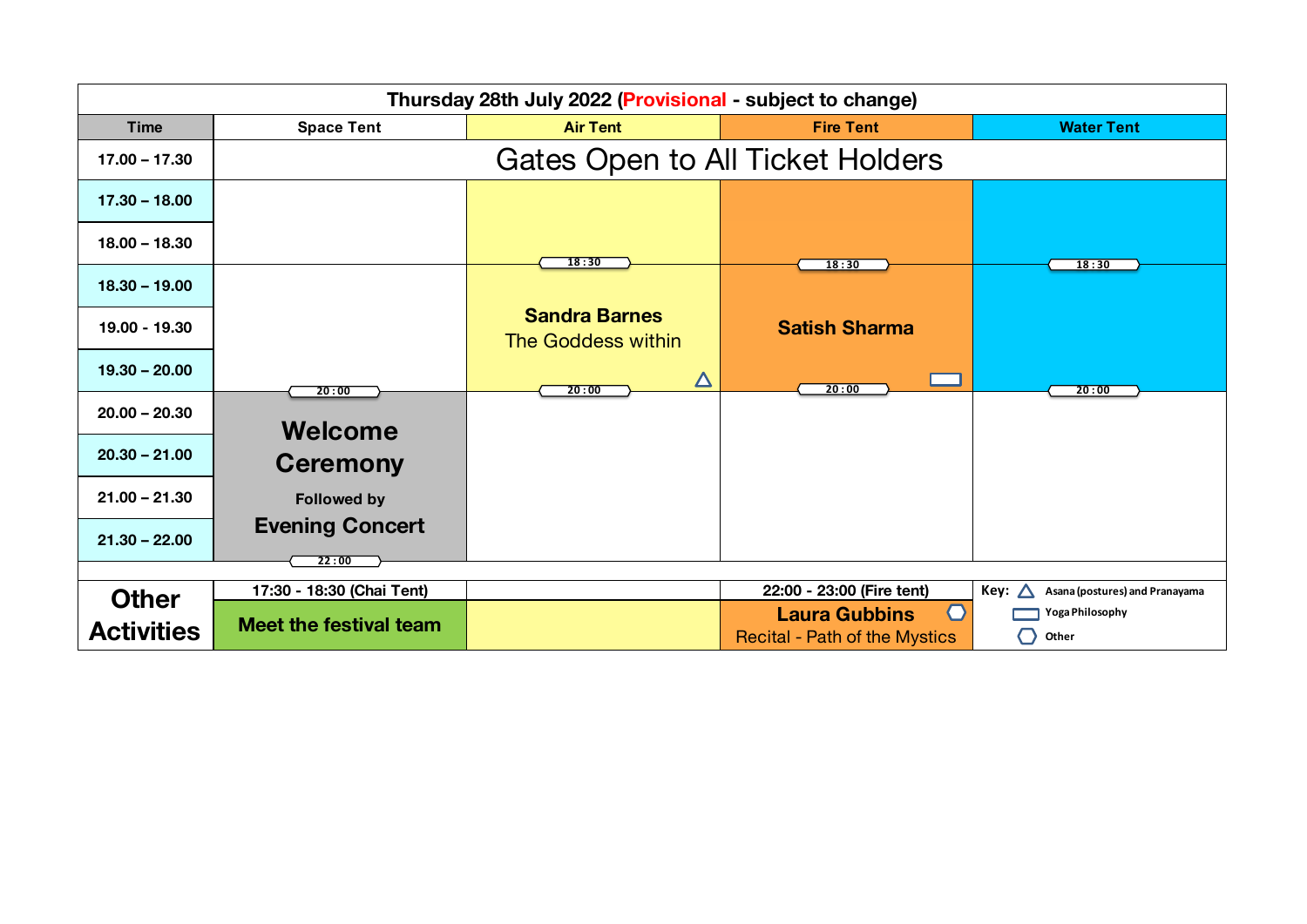| Friday 29th July 2022 (Provisional - subject to change) |                                                |                                                 |                                |                                                            |
|---------------------------------------------------------|------------------------------------------------|-------------------------------------------------|--------------------------------|------------------------------------------------------------|
| <b>Time</b>                                             | <b>Space Tent</b>                              | <b>Air Tent</b>                                 | <b>Fire Tent</b>               | <b>Water Tent</b>                                          |
| $7.00 - 7.30$                                           | 7:30                                           | 7:30                                            | 7:30                           | 7:30                                                       |
| $7.30 - 8.00$                                           | <b>Kamal Singh</b>                             | Deepika Saini                                   |                                | <b>André Riehl</b>                                         |
| $8.00 - 8.30$                                           |                                                |                                                 | <b>Ram Vakkalanka</b>          |                                                            |
| $8.30 - 9.00$                                           | Ashtanga Yoga<br>$\overline{\Delta}$<br>9:00   | Pranayama<br>$\Delta$<br>9:00                   | 9:00                           | Prana Kriya Sadhana<br>$\overline{\blacktriangle}$<br>9:00 |
| $9.00 - 9.30$                                           | 9:30                                           | 9:30                                            | 9:30                           | 9:30                                                       |
| $9.30 - 10.00$                                          | <b>Usha Devi</b>                               | <b>Helena Turner</b>                            |                                |                                                            |
| $10.00 - 10.30$                                         |                                                |                                                 | <b>Ram Banerjee</b>            | <b>Luci Trendle</b>                                        |
| $10.30 - 11.00$                                         | Iyengar Yoga<br>$\boldsymbol{\Delta}$<br>11:00 | Yoga & Yantra<br>$\boldsymbol{\Delta}$<br>11:00 | $\bullet$<br>11:00             | $\Delta$<br>11:00                                          |
| $11.00 - 11.30$                                         | 11:30                                          | 11:30                                           | 11:30                          | 11:30                                                      |
| $11.30 - 12.00$                                         |                                                |                                                 | <b>Swamini Brahmaprajnanda</b> |                                                            |
| $12.00 - 12.30$                                         | <b>Biet Simkin</b>                             | <b>Tarik Dervish</b>                            | Patanjali Yoga Sutras          | <b>Varun Raj</b>                                           |
| $12.30 - 13.00$                                         | $\cup$<br>13:00                                | $\Box$<br>13:00                                 | 13:00                          | $\Delta$<br>13:00                                          |
| $13.00 - 13.30$                                         | 13:30                                          | 13:30                                           | 13:30                          | 13:30                                                      |
| 13.30 - 14.00                                           | <b>Sheila Whittaker</b>                        |                                                 | Swami Brahmavidananda          |                                                            |
| $14.00 - 14.30$                                         |                                                | <b>Pallavi Dodia</b>                            | Advaita Vedanta                | <b>Jyoti Manuel</b>                                        |
| $14.30 - 15.00$                                         | Gong bath<br>★<br>15:00                        | $\Delta$<br>15:00                               | 15:00                          | $\Delta$<br>15:00                                          |
| $15.00 - 15.30$                                         | 15:30                                          | 15:30                                           | 15:30                          | 15:30                                                      |
| $15.30 - 16.00$                                         | <b>Usha Devi</b>                               |                                                 | <b>Swamini Brahmaprajnanda</b> | <b>Joe Hoare</b>                                           |
| $16.00 - 16.30$                                         |                                                | <b>Tarik Dervish</b>                            | Patanjali Yoga Sutras          | <b>Laughter Yoga</b>                                       |
| $16.30 - 17.00$                                         | Iyengar Yoga<br>$\Delta$<br>17:00              | 17:00                                           | 17:00                          | 0<br>17:00                                                 |
| $17.00 - 17.30$                                         |                                                | 17:30                                           | 17:30                          | 17:30                                                      |
| $17.30 - 18.00$                                         |                                                | <b>Kamal Singh</b>                              | Swami Brahmavidananda          |                                                            |
| $18.00 - 18.30$                                         |                                                | Ashtanga Yoga                                   | Advaita Vedanta                | <b>Debbie Farrar</b>                                       |
| $18.30 - 19.00$                                         |                                                | $\Delta$<br>19:00                               | 19:00                          | △<br>19:00                                                 |
| 19.00 - 19.30                                           | 19:30                                          |                                                 |                                |                                                            |
| $19.30 - 20.00$                                         | <b>Manish Vyas</b>                             | Key:<br>Advaita Vedanta (Non-Dual Teaching)     | Yoga Nidra<br>⌒                | <b>Sound Therapy</b>                                       |
| $20.00 - 20.30$                                         |                                                | Asana (postures) and Pranayama (Breath control) | Meditation                     | Yoga Philosophy                                            |
| $20.30 - 21.00$                                         | in Concert<br>21:00                            | Ayurveda (knowledge of life and longevity)      | Other                          |                                                            |
| $21.00 - 21.30$                                         |                                                |                                                 |                                |                                                            |

| Other             | 16:00 - 17:30 (Chai Tent) | 21:30 - 22:30 (Air Tent)     | 21:30 - 22:30 (Fire tent)            | 07:30 - 09:00 (Near Teen Tent) |
|-------------------|---------------------------|------------------------------|--------------------------------------|--------------------------------|
|                   | <b>Kimberley Soni</b>     | <b>Sandra Barnes</b>         | Laura Gubbins                        | <b>Angela Cresswell</b>        |
| <b>Activities</b> | <b>Ayurvedic Cooking</b>  | Yoga Nidra - Journey of Love | <b>Recital - Path of the Mystics</b> | 108 Sun Salutations            |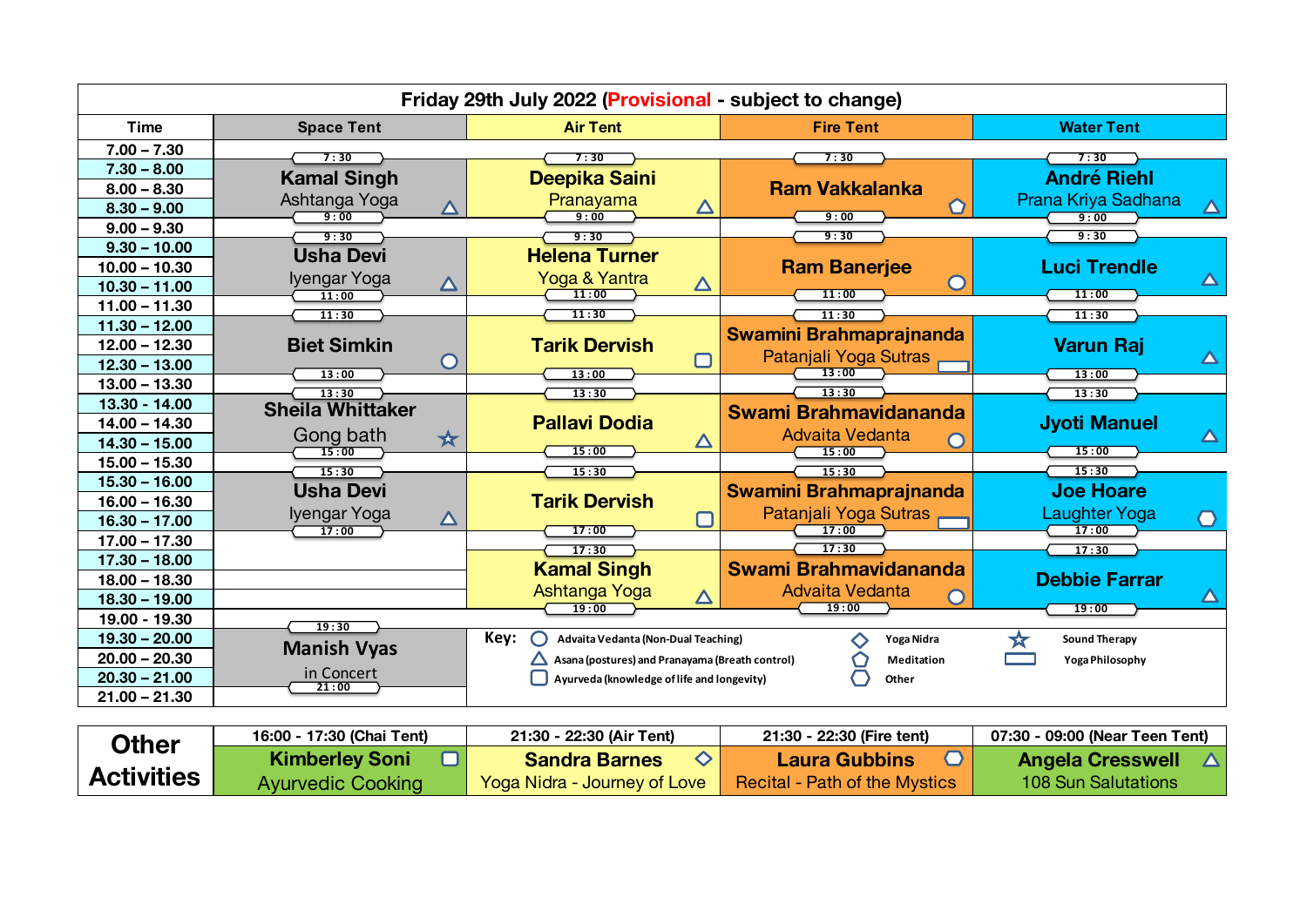| Saturday 30th July 2022 (Provisional - subject to change) |                                                |                                                 |                                |                                      |
|-----------------------------------------------------------|------------------------------------------------|-------------------------------------------------|--------------------------------|--------------------------------------|
| <b>Time</b>                                               | <b>Space Tent</b>                              | <b>Air Tent</b>                                 | <b>Fire Tent</b>               | <b>Water Tent</b>                    |
| $7.00 - 7.30$                                             | 7:30                                           | 7:30                                            | 7:30                           | 7:30                                 |
| $7.30 - 8.00$                                             | <b>Kamal Singh</b>                             | Deepika Saini                                   |                                | <b>Uday Bhosale</b>                  |
| $8.00 - 8.30$                                             |                                                |                                                 | <b>Ram Vakkalanka</b>          |                                      |
| $8.30 - 9.00$                                             | Ashtanga Yoga<br>$\boldsymbol{\Delta}$<br>9:00 | Pranayama<br>$\Delta$<br>9:00                   | 9:00                           | Iyengar Yoga<br>Δ<br>9:00            |
| $9.00 - 9.30$                                             | 9:30                                           | 9:30                                            | 9:30                           | 9:30                                 |
| $9.30 - 10.00$                                            | <b>Usha Devi</b>                               | <b>Echo Elliot</b>                              |                                |                                      |
| $10.00 - 10.30$                                           | Iyengar Yoga                                   | $\Delta$<br><b>Power Hour</b>                   | <b>Ram Banerjee</b>            | <b>Luci Trendle</b>                  |
| $10.30 - 11.00$                                           | △<br>11:00                                     | $\frac{10:30}{11:00}$                           | 11:00                          | $\blacktriangle$<br>11:00            |
| $11.00 - 11.30$                                           | 11:30                                          | <b>Siri Sadhana Kaur</b>                        | 11:30                          | 11:30                                |
| $11.30 - 12.00$                                           | <b>Sheila Whittaker</b>                        | △<br>Kundalini Yoga                             | Swamini Brahmaprajnanda        | <b>André Riehl</b>                   |
| $12.00 - 12.30$                                           |                                                | 12:30                                           | Living a Life of purpose       | <b>Mantra Sadhana</b>                |
| $12.30 - 13.00$                                           | Gong bath<br>☆<br>13:00                        |                                                 | 13:00                          | ★<br>13:00                           |
| $13.00 - 13.30$                                           | 13:30                                          | <b>Stuart Gilcrest</b>                          | 13:30                          | 13:30                                |
| 13.30 - 14.00                                             |                                                | $\Delta$<br>14:00                               | Swami Brahmavidananda          |                                      |
| $14.00 - 14.30$                                           |                                                | 14:30                                           |                                | <b>Sumit Manav</b>                   |
| $14.30 - 15.00$                                           | <b>Rupert Spira</b>                            | <b>Manish Vyas</b>                              | Advaita Vedanta<br>15:00       | 15:00                                |
| $15.00 - 15.30$                                           | 15:30                                          | $\Delta$<br>15:30                               | 15:30                          | 15:30                                |
| $15.30 - 16.00$                                           | 16:00                                          | 16:00                                           | <b>Kiran Ratna</b>             |                                      |
| $16.00 - 16.30$                                           | <b>Usha Devi</b>                               |                                                 |                                | <b>Ravi Dixit</b>                    |
| $16.30 - 17.00$                                           |                                                | <b>Biet Simkin</b>                              | Indian Dance Workshop<br>17:00 | 17:00                                |
| $17.00 - 17.30$                                           | Iyengar Yoga<br>$\boldsymbol{\Delta}$<br>17:30 | $\bigcap$<br>17:30                              | 17:30                          | 17:30                                |
| $17.30 - 18.00$                                           |                                                | 18:00                                           |                                | <b>Joe Hoare</b>                     |
| $18.00 - 18.30$                                           | 18:30                                          | <b>Kamal Singh</b>                              | <b>Bobby Sira</b>              |                                      |
| $18.30 - 19.00$                                           | <b>Radhika Das</b>                             |                                                 | 19:00                          | Laughter Yoga<br>$\bigcirc$<br>19:00 |
| 19.00 - 19.30                                             | ☆<br><b>Kirtan Workshop</b>                    | Ashtanga Yoga<br>$\Delta$<br>19:30              |                                |                                      |
| $19.30 - 20.00$                                           | 19:30<br>20:00                                 |                                                 |                                |                                      |
| $20.00 - 20.30$                                           |                                                | Key:<br>Advaita Vedanta (Non-Dual Teaching)     | Yoga Nidra                     | <b>Sound Therapy</b><br>₩            |
| $20.30 - 21.00$                                           | <b>Bharatanatyam Dance +</b>                   | Asana (postures) and Pranayama (Breath control) | <b>Meditation</b>              | Yoga Philosophy                      |
| $21.00 - 21.30$                                           | <b>Radhika Das with Friends</b>                | Ayurveda (knowledge of life and longevity)      | Other                          |                                      |
| $21.30 - 22.00$                                           | 22:00                                          |                                                 |                                |                                      |
|                                                           |                                                |                                                 |                                |                                      |
|                                                           | $15.20$ (Choi Tant)<br>14.00                   | ההימה<br>$00:00$ $(hirTanh)$                    | ההימה<br>$99:00$ (Eiro topt)   | 07:20 00:00 (Choi Tont)              |

| <b>Other</b>      | 14:00 - 15:30 (Chai Tent) | 22:00 - 23:00 (Air Tent)     | 22:00 - 23:00 (Fire tent)     | 07:30 - 09:00 (Chai Tent) |
|-------------------|---------------------------|------------------------------|-------------------------------|---------------------------|
|                   | <b>Kimberley Soni</b>     | <b>Sandra Barnes</b>         | Laura Gubbins                 | <b>Angela Cresswell</b>   |
| <b>Activities</b> | <b>Ayurvedic Cooking</b>  | Yoga Nidra - Journey of Love | Recital - Path of the Mystics | 108 Sun Salutations       |